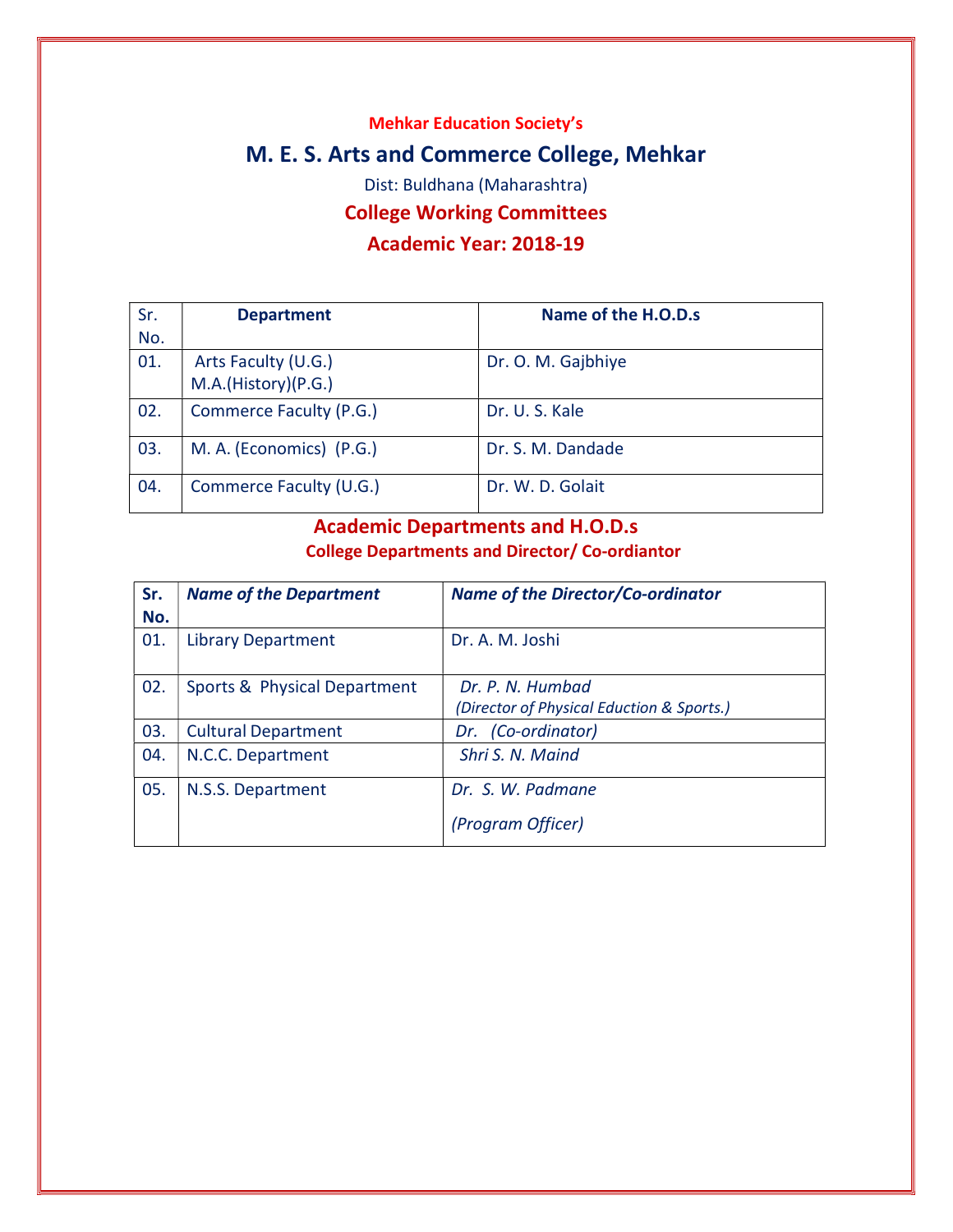| 01. | <b>Sports And Games Committees</b>                              | 1.Dr. P. N. Humbad (Coordinator)            |
|-----|-----------------------------------------------------------------|---------------------------------------------|
|     |                                                                 | 2. Dr. S. W. Padmane                        |
|     |                                                                 | (Student Representative)                    |
|     |                                                                 | <b>Miss Bharti Bongare (B.A.-1)</b><br>1)   |
|     |                                                                 | 2) Miss Ekta Mulchandani (B.Com-1)          |
|     |                                                                 | 3) Miss Ankita Navgage (B.Com-2)            |
|     |                                                                 | 4) Sunil Chavahan (M.A.Final)               |
|     |                                                                 | 5) Abhishekh Miratkar                       |
| 02. | <b>Cultural Department</b>                                      | 1. Dr. S.W. Padmane (Coordinator)           |
|     | <b>Committee</b>                                                | 3. Prof. P. D. Parihar                      |
|     |                                                                 | (Student Representative)                    |
|     |                                                                 | 1) Miss Ekta Mulchandani (B.Com-1)          |
|     |                                                                 | 2) Miss Ankita Navgage (B.Com-2)            |
|     |                                                                 | 3) Miss Megha Faltankar (B.Com-2)           |
|     |                                                                 | 4) Datta Vairal (M.Com Final)               |
| 03. | <b>Sports And Games Committees</b>                              | 1.Dr.P.N.Humbad (Coordinator)               |
|     |                                                                 | 2. Dr. S. W. Padmane                        |
|     |                                                                 | (Student Representative)                    |
|     |                                                                 | <b>Miss Megha Faltankar (B.Com-2)</b><br>1) |
|     |                                                                 | 2) Miss Bharti Bongare (B.A.-1)             |
|     |                                                                 | 3) Onkar Jadhav (B.Com-2)                   |
|     |                                                                 | 4) Akshay Gadejar (B.A.-1)                  |
| 04. | <b>Prosperous Committee &amp;</b><br><b>Admission Committee</b> | 1. Dr. S. M. Dandade (Coordinator)          |
|     |                                                                 | 2. Dr. U. S. Kale                           |
|     |                                                                 | Dr. S. W. Padmane<br>3.                     |
|     |                                                                 | 4. Prof. G.D. Saoji                         |

### COLLEGE WORKING COMMITTEES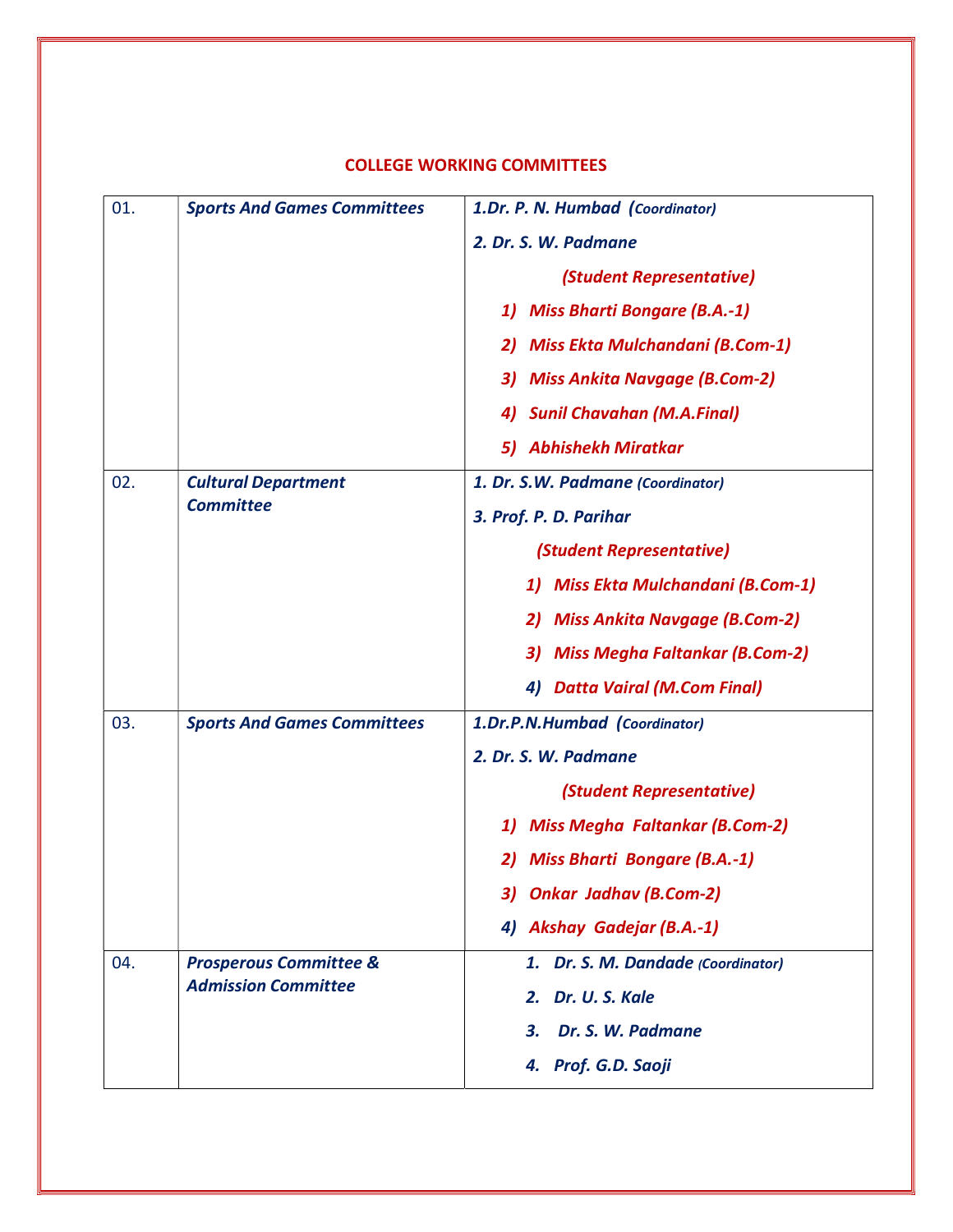|     |                                                             | 5. Shri P. D. Parihar                                         |
|-----|-------------------------------------------------------------|---------------------------------------------------------------|
| 05. | <b>Teacher's Placement (PBAS)</b><br><b>Committee</b>       | 1.Dr. S. M. Dandade<br>(Coordinator)<br>2. Dr. U.S. Kale      |
| 06. | <b>Research Committee</b>                                   | 1.Dr. U. S. Kale (Coordinator)<br>2. Dr. A. M. Patil          |
|     |                                                             | 3. Dr. A.M. Joshi                                             |
| 07  | <b>Students Feedback &amp; Analysis</b><br><b>Committee</b> | 1) Prof. G.D. Saoji (Coordinator)<br>2) Dr. A.M. Joshi        |
| 08. | <b>Gender Sensitization</b><br><b>Committee</b>             | 1. Sunita Dongre (Coordinator)<br>2. Agrawal Madam            |
|     |                                                             | 3. Miss Aparna Awasthi                                        |
|     |                                                             | (Student Representative)<br>1) Miss Kalpana Wankhade (B.A.-1) |
|     |                                                             | 2) Miss Usha Dakhore (B.A.-2)                                 |
|     |                                                             | 3) Miss Arti Wadekar (B.Com.-2)                               |
|     |                                                             | 4) Anuradha Joshi (M.Com)                                     |
| 09. | <b>Parents-Teachers Association</b>                         | 1. Dr. O. M. Gajbhiye (Coordinator)                           |
|     |                                                             | 2.Dr. S. M. Dandade                                           |
|     |                                                             | 3.Dr. U.S. Kale                                               |
| 10. | <b>Alumni Association Committee</b>                         | 1.Dr.U.S.Kale(Coordinator)                                    |
|     |                                                             | 2.Prof. O. M. Gajbhiye                                        |
| 11. | <b>Competitive Exam./NET-SETExam.</b>                       | 3. Dr. S.M. Dandade<br>1. Dr. P.A.Joshi (Coordinator)         |
|     | <b>&amp;Career Guidance Committee</b>                       | 2. Prof. S. N. Maind                                          |
|     |                                                             | 3. Prof. P.D.Parihar                                          |
|     |                                                             | (Student Representative)                                      |
|     |                                                             | 1) Chetan Pawar (B.A. -1)                                     |
|     |                                                             | 2) Ajay Mule (B.Com-1)                                        |
|     |                                                             | 3) Miss Ankita Navgaje (B.Com-2)                              |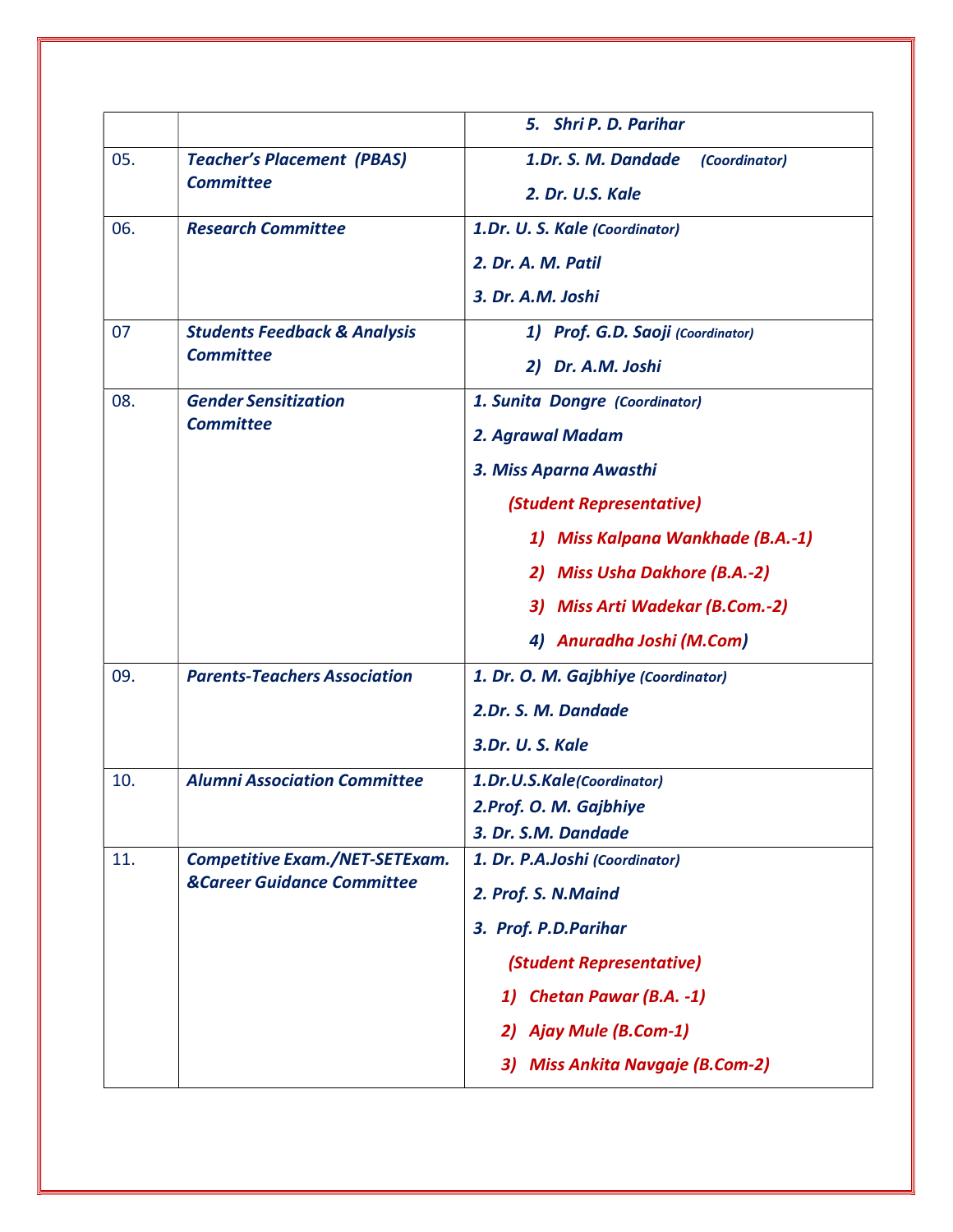| 12. | <b>Magazine Committee</b>                                                                  |                                          |
|-----|--------------------------------------------------------------------------------------------|------------------------------------------|
|     |                                                                                            | 1<br>Prof. G.D. Saoji (Coordinator)      |
|     |                                                                                            | Dr. S. W. Padmane<br>2                   |
|     |                                                                                            | Dr. A. M. Patil<br>$\mathbf{3}$          |
|     |                                                                                            | (Student Representativ                   |
|     |                                                                                            | 1) Gopal Giri (B.A.-1)                   |
|     |                                                                                            | 2) Miss Arti Ingle (B.Com-1)             |
| 13. | <b>College Campus Development</b>                                                          | 1.Dr. S. M. Dandade (Coordinator)        |
|     | <b>Committee</b>                                                                           | 2.Dr. P. N. Humbad                       |
|     |                                                                                            | 3.Dr. S.W.Padmane                        |
| 14. | <b>College Web-Site</b><br><b>Development Committee</b>                                    | 1. Dr. W. D. Golait Coordinator)         |
|     |                                                                                            | 2. Dr. G.D. Saoji                        |
| 15. | <b>Students Council</b><br><b>Formation(Election)Committee</b>                             | Prof. O. M. Gajbhiye (Coordinator)<br>1) |
|     |                                                                                            | Dr. W.D.Golait<br>$\mathbf{2}$           |
| 16. | <b>ICT Equipments &amp; Computers</b><br><b>Maintenance/Assistance</b><br><b>Committee</b> | 1. Dr. U. S. Kale (Coordinator)          |
|     |                                                                                            | 2.Dr. W.D. Golait                        |
| 17. | <b>Discipline and Code of</b>                                                              | 1.Dr.P.N.Humbad(Coordinator)             |
|     | <b>Conduct Adhere Committee</b>                                                            | 2.Dr.O.M.Gajbhiye                        |
|     |                                                                                            | 3.Dr.A.M.Patil                           |
|     |                                                                                            | 4.Dr.U.S.Kale 5.Dr.S.W.Padmane           |
|     |                                                                                            | <b>6.Shri Sunil Khillari</b>             |
|     |                                                                                            | <b>7.Shri P.D.Parihar</b>                |
|     |                                                                                            | (Student Representative)                 |
|     |                                                                                            | <b>Datta Vairal (M.com-1)</b><br>11      |
|     |                                                                                            | 2) Miss Aarti Thakur (B.A. -3)           |
|     |                                                                                            | <b>Miss Mayuri Badame (B.A.-2)</b><br>3) |
| 18. | <b>Anti RaggingCommittee &amp;</b>                                                         | 1. Dr. P.N. Humbad                       |
|     | <b>Students Grievance and</b><br>redressal Cell                                            | 2. Prof. P. D. Parihar                   |